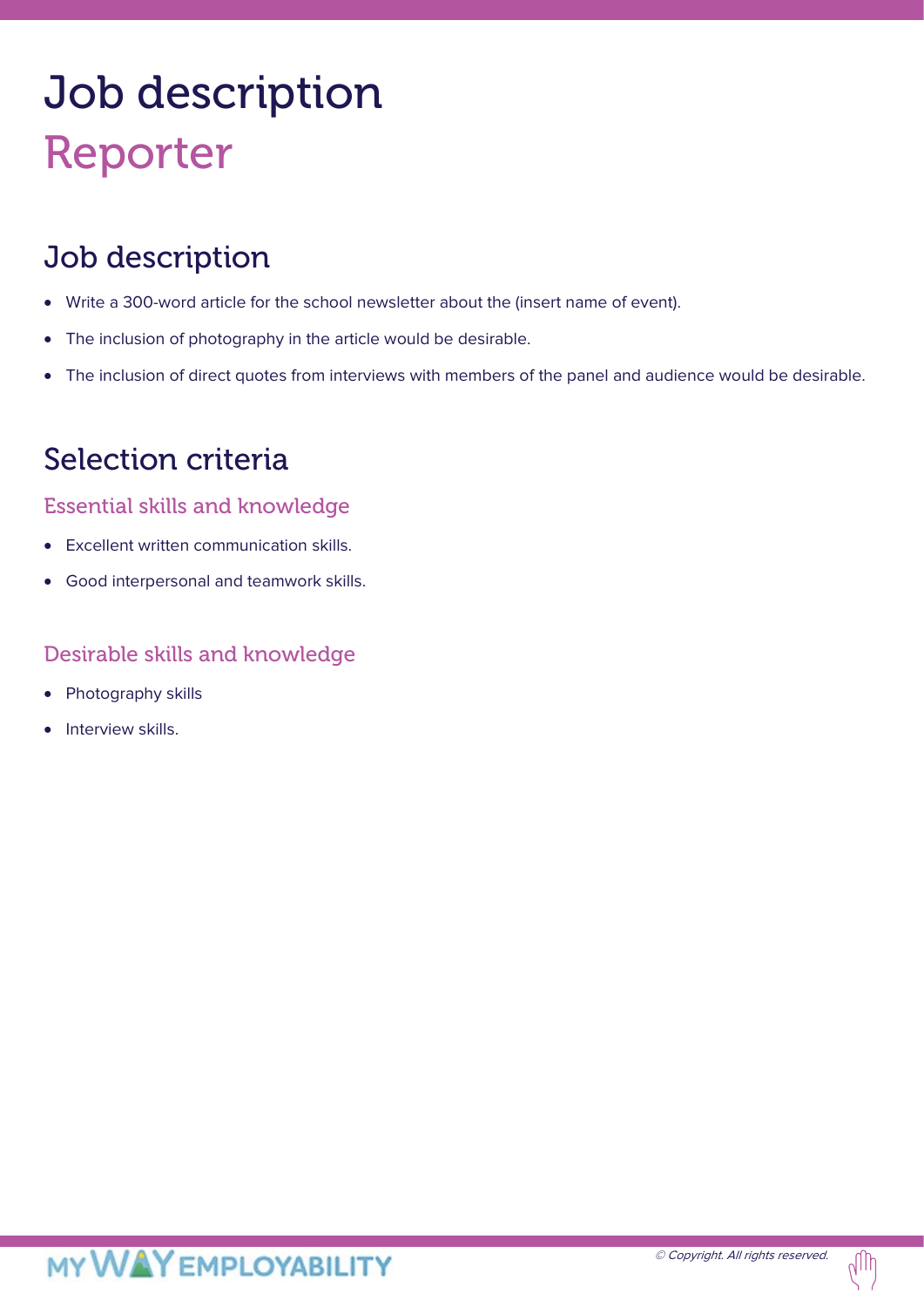## Address the selection criteria Reporter

## Step 1. Planning to apply for the job

- Read the job description.
- **Read** the selection criteria.
- **Tick** those skills that you have.

#### Job description

- $\Box$  Write a 300-word article for the school newsletter about the (insert name of event).
- $\Box$  Take photos at the event.
- $\Box$  Write direct quotes from interviews with members of the panel and audience.

#### Selection criteria

#### Essential skills and knowledge

- $\square$  Excellent written communication skills.
- $\Box$  Good interpersonal and teamwork skills.

#### Desirable skills and knowledge

- $\Box$  Photography skills.
- $\Pi$  Interview skills.

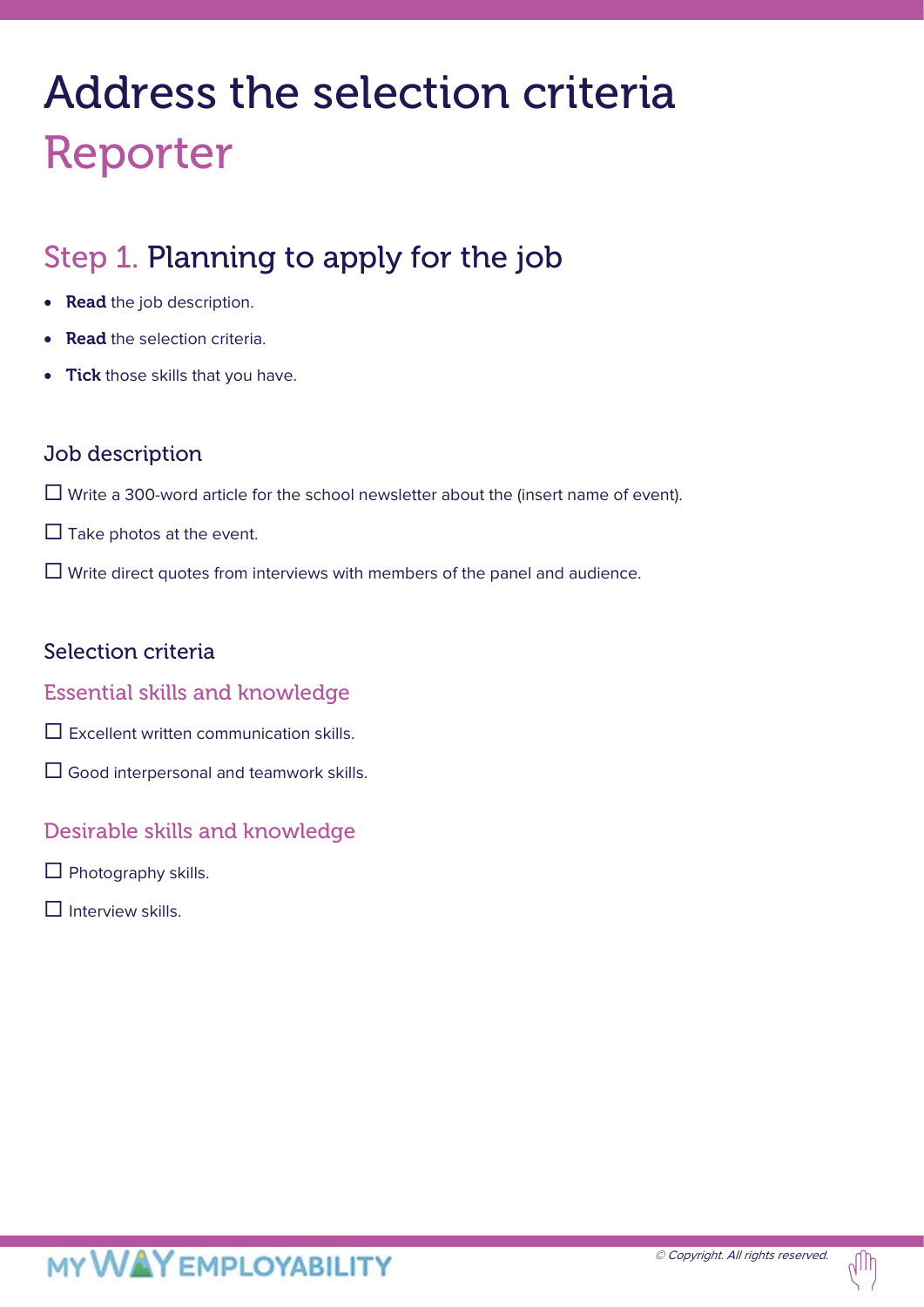## Step 2. Address the selection criteria

#### Read the example:



#### Now write how you meet the selection criteria on a separate sheet of paper.

Write about each skill and knowledge listed in the selection criteria.

- Use headings.
- Write a sentence that says the skill that you have.
- Write a sentence about when you have used this skill.

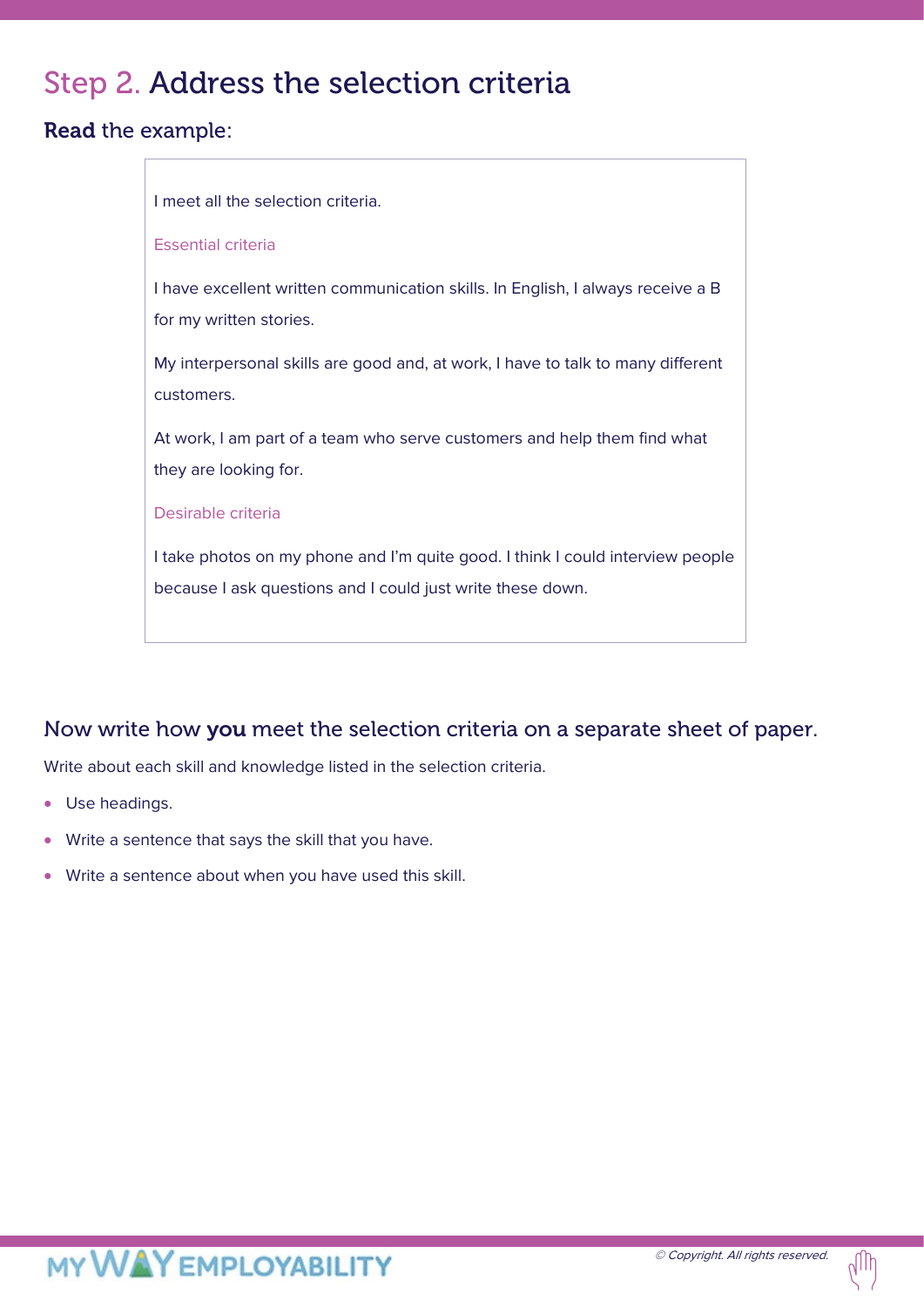## Step 3. Write a covering letter

Read this example of a covering letter:

| Dear Mrs Smith,                                                                  |
|----------------------------------------------------------------------------------|
| My name is Riley Jackson and I would like to apply for the role of Reporter.     |
| Please find attached a paragraph that explains how I meet the selection criteria |
| and my resume.                                                                   |
| I would really like to be considered for this role because I have strengths in   |
| writing.                                                                         |
| Your sincerely,                                                                  |
| Riley Jackson                                                                    |
|                                                                                  |

#### Now write your covering letter on a separate sheet of paper.

Write about:

- Who you are.
- What job you are applying for.
- What documents you are giving them.
- A sentence about why you will be good at the job.

## Step 4. Make your job application



 $\theta$ Put these 3 documents together:

- Covering letter that you have written.
- Your address to the selection criteria.
- Your resume.

Give your application to **EXECUTE:** A CONSERVANCE OF THE SERVICE OF THE SERVICE OF THE SERVICE OF THE SERVICE OF THE SERVICE OF THE SERVICE OF THE SERVICE OF THE SERVICE OF THE SERVICE OF THE SERVICE OF THE SERVICE OF THE